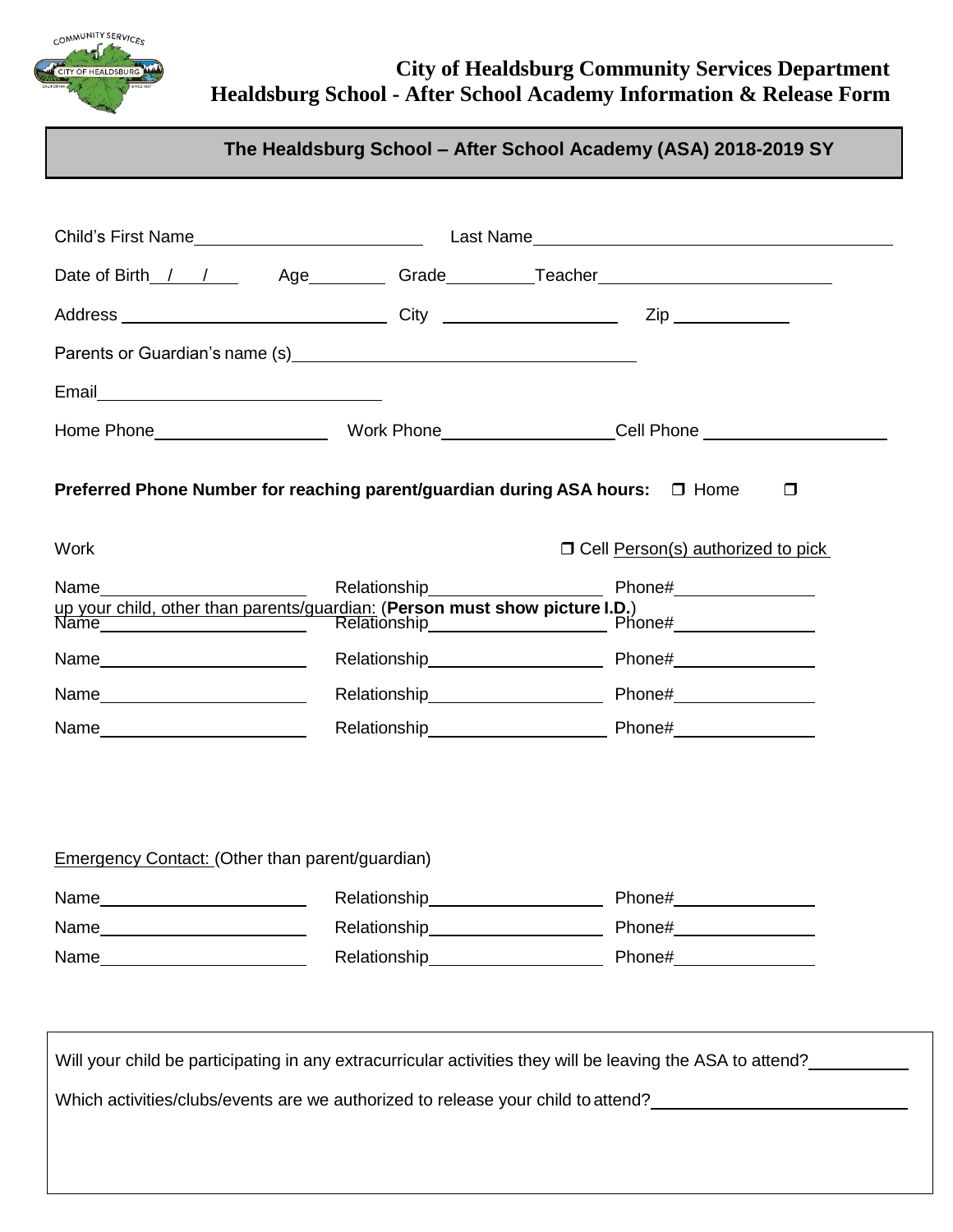

**City of Healdsburg Community Services Department Healdsburg School - After School Academy Information & Release Form**

**Please fill out Medical Information and Release on backside**